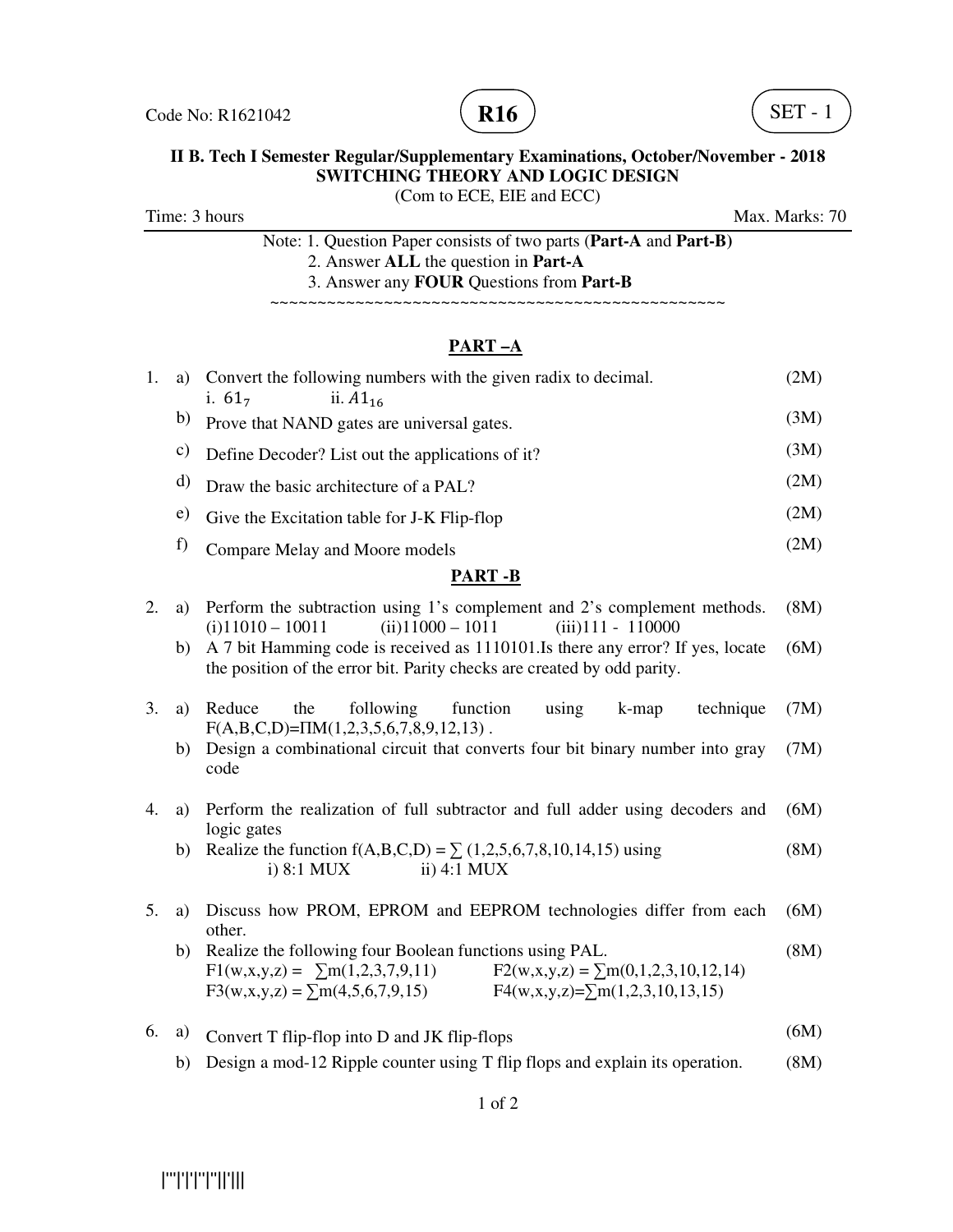- 7. a) Draw the diagram of Mealy type FSM for serial adder. (7M)
	- b) Find the equivalence partition and a corresponding reduced machine in a (7M) standard form for a given machine.

| <b>PS</b>    | NS, Z          |                 |
|--------------|----------------|-----------------|
|              | $X=0$          | $X=1$           |
| A            | C,1            | E,1             |
| B            | $\mathbf{A,0}$ | D,1             |
| C            | $E_{0}$        | D,1             |
| D            | F,1            | A,1             |
| E            | B,1            | $F_{\rm A}$     |
| $\mathbf{F}$ | B,1            | $\mathbf{C}$ ,1 |
|              |                |                 |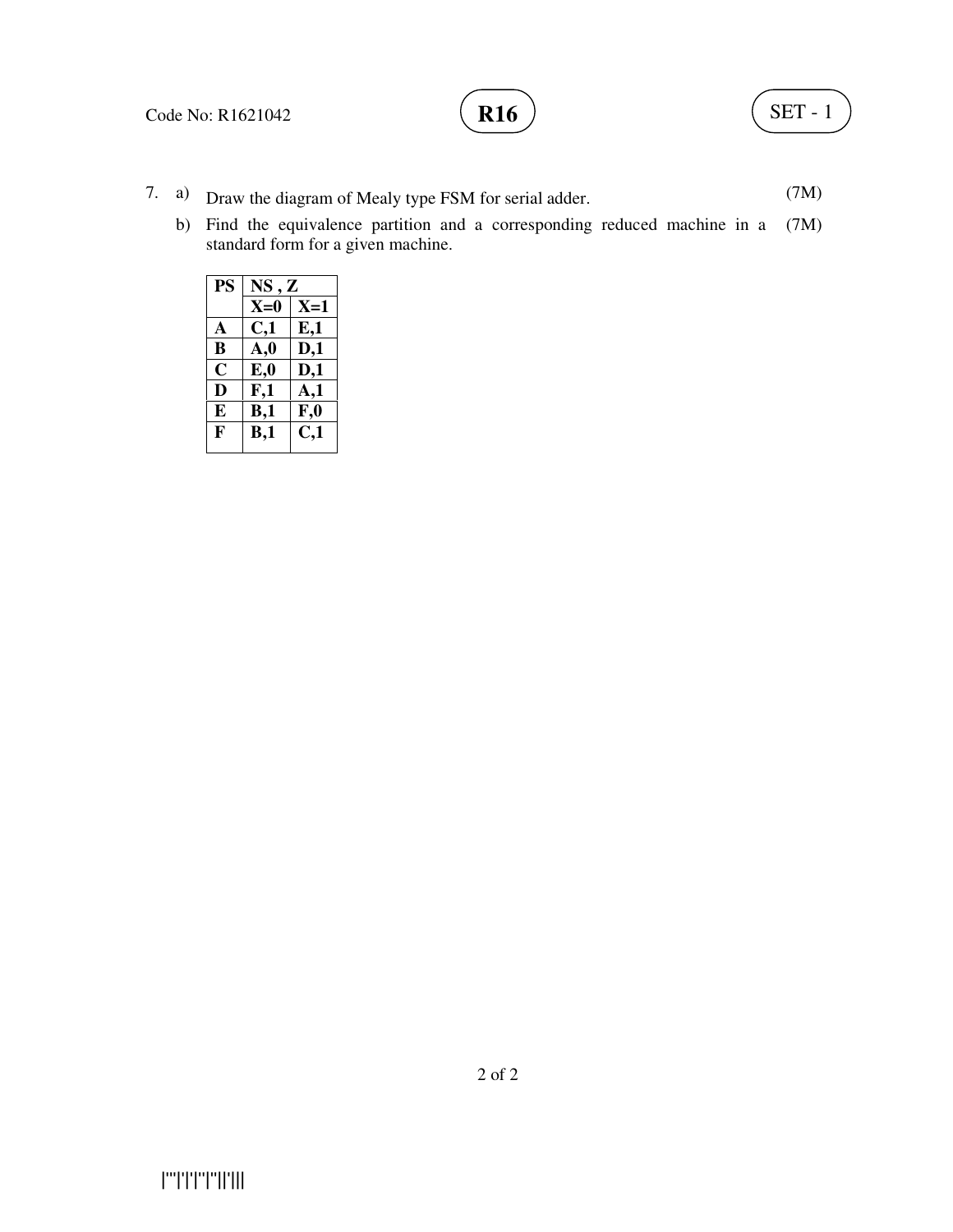

(Com to ECE, EIE and ECC)

Time: 3 hours Max. Marks: 70

Note: 1. Question Paper consists of two parts (**Part-A** and **Part-B)** 2. Answer **ALL** the question in **Part-A** 3. Answer any **FOUR** Questions from **Part-B**

#### ~~~~~~~~~~~~~~~~~~~~~~~~~~~~~~~~~~~~~~~~~~~~~~~~

## **PART –A**

| 1.               | a)            | Convert the following numbers with the given radix to decimal.<br>ii. $B2_{16}$<br>i. $61_{8}$                                                                                                          | (2M) |
|------------------|---------------|---------------------------------------------------------------------------------------------------------------------------------------------------------------------------------------------------------|------|
|                  | b)            | Prove that NOR gates are universal gates.                                                                                                                                                               | (3M) |
|                  | $\mathbf{c})$ | Define Multiplexer?                                                                                                                                                                                     | (2M) |
|                  | d)            | Draw the basic architecture of a PLA?                                                                                                                                                                   | (2M) |
|                  | e)            | Give the Excitation table for R-S Flip-flop                                                                                                                                                             | (2M) |
|                  | f)            | Distinguish between synchronous and asynchronous machines.                                                                                                                                              | (3M) |
|                  |               | <b>PART-B</b>                                                                                                                                                                                           |      |
| 2.               | a)            | Determine the canonical sum-of-products representation of the following<br>functions                                                                                                                    | (7M) |
|                  |               | i) $f(A,B,C) = C + (\bar{A}+B)(A+\bar{B})$                                                                                                                                                              |      |
|                  | b)            | ii) $f(A,B,C) = A + (\overline{A}\overline{B} + \overline{A}C)$<br>Given the 8bit data word 01001001, generate the 12 bit composite word for the<br>hamming code that corrects and detects single error | (7M) |
| 3.               | a)            | Reduce using mapping the following expression and implement the real<br>minimal expression using logic gates.                                                                                           | (7M) |
|                  | b)            | $f(A,B,C,D) = \prod M (1,3, 5, 9, 11, 14)$<br>Using the Quine–McCluskey tabular method, find the minimum sum of<br>products for                                                                         | (7M) |
|                  |               | $F(A,B,C,D,E) = \sum m(1,5,6,7,9,13,14,15,17,18,19,21,22,23,25,29,30)$                                                                                                                                  |      |
| $\overline{4}$ . | a)            | Design a excess-3 adder using 4-bit parallel binary adder and logic gates.                                                                                                                              | (7M) |
|                  | b)            | Construct a 4x16 decoder using logic gates and explain its operation with the<br>help of truth table.                                                                                                   | (7M) |
| 5.               | a)            | Design a BCD to Excess-3 code converter using a PROM                                                                                                                                                    | (7M) |

b) Give the comparison between PROM, PLA and PAL (7M)

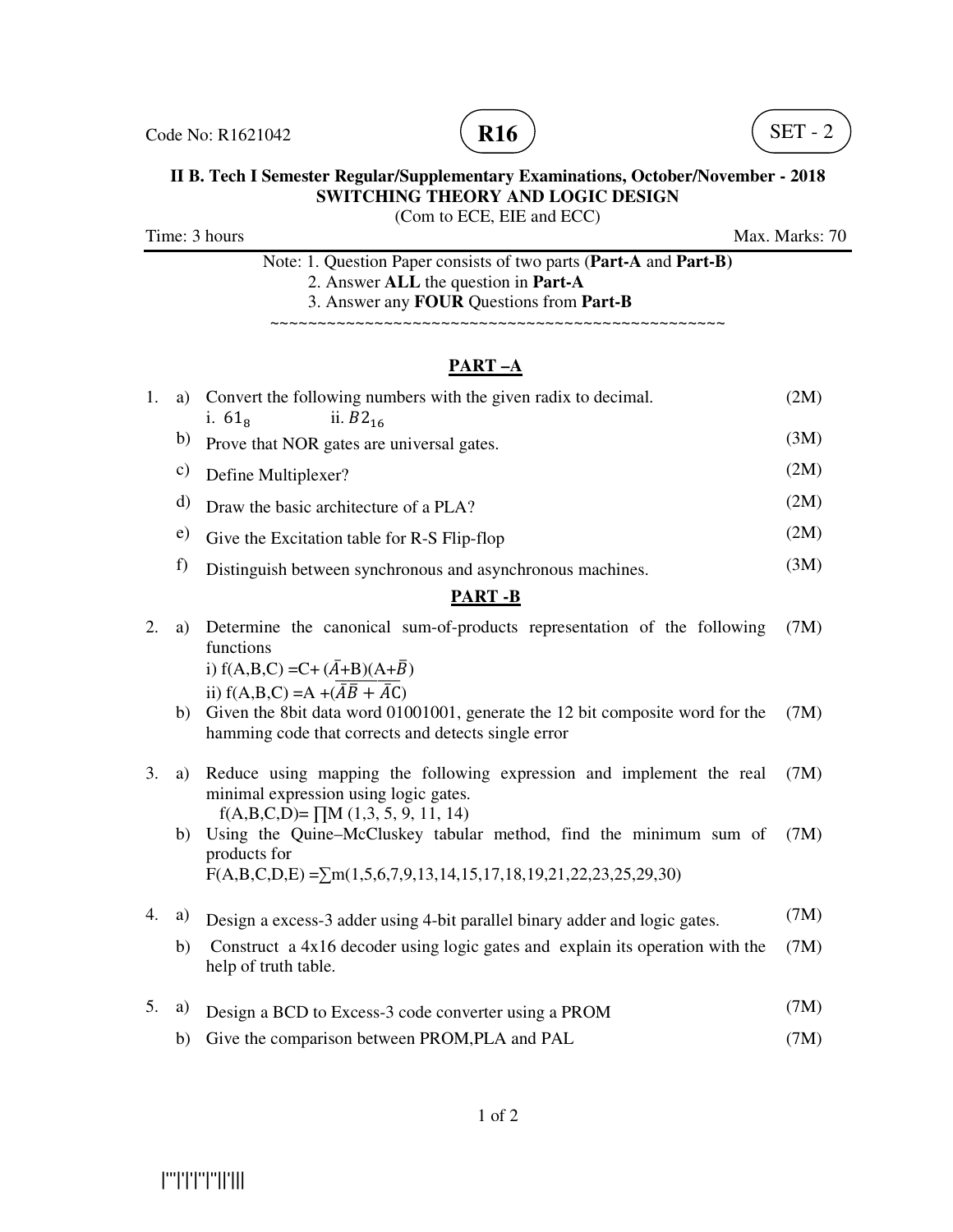

- 6. a) Design a SR flip flop using NAND gates. Explain the operation of the SR flip flop with the help of characteristic table and characteristic equation. (7M)
	- b) Explain the operation of 4-bit ring counter with circuit diagram and timing diagrams. (7M)
- 7. a) Write the differences between Mealy and Moore type machines (7M)
	- b) Convert the following Moore machine into a corresponding Mealy Machine (7M)

| PS                      | <b>NS</b>      |       | Z              |
|-------------------------|----------------|-------|----------------|
|                         | $X=0$          | $X=1$ |                |
| Α                       | D              | B     |                |
| $\overline{B}$          | A              | E     | 0              |
| $\overline{C}$          | A              | E     |                |
| $\overline{D}$          | $\mathsf{C}$   | Α     | $\overline{0}$ |
| ${\bf E}$               | F              | D     | 0              |
| $\overline{\mathrm{F}}$ | $\overline{F}$ | D     |                |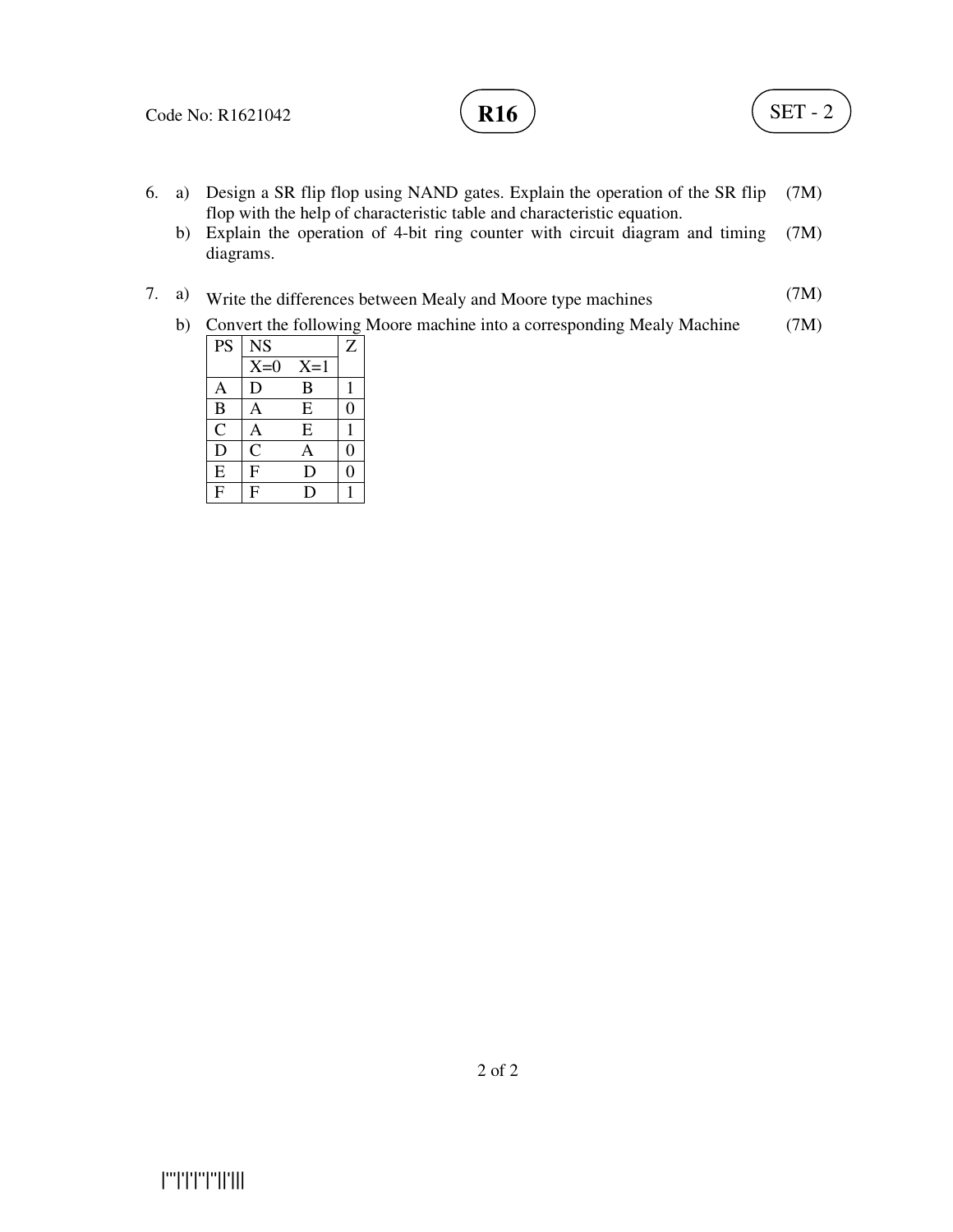

(Com to ECE, EIE and ECC)

Time: 3 hours Max. Marks: 70

Note: 1. Question Paper consists of two parts (**Part-A** and **Part-B)** 2. Answer **ALL** the question in **Part-A** 3. Answer any **FOUR** Questions from **Part-B**

~~~~~~~~~~~~~~~~~~~~~~~~~~~~~~~~~~~~~~~~~~~~~~~~

## **PART –A**

| 1. | a) | Convert the following numbers with the given radix to decimal.<br>i. $52_7$<br>ii. $C2_{16}$                                             | (2M) |
|----|----|------------------------------------------------------------------------------------------------------------------------------------------|------|
|    | b) | Reduce the following Boolean expression using Boolean theorems.<br>$ab + \overline{a}b + \overline{a}b + \ldots$                         | (2M) |
|    | c) | Define priority encoder?                                                                                                                 | (2M) |
|    | d) | Realize the two input X-NOR gate using minimum number of NOR gates.                                                                      | (3M) |
|    | e) | Draw the state diagram for S-R & T Flip-Flop.                                                                                            | (3M) |
|    | f) | What is the principal advantage of a PLD?                                                                                                | (2M) |
|    |    | <b>PART-B</b>                                                                                                                            |      |
| 2. | a) | Determine the canonical product-of-sums representation of the following<br>functions                                                     | (7M) |
|    |    | i) $f(A,B,C) = C (\overline{A} + B)(A + \overline{B})$                                                                                   |      |
|    | b) | ii) $f(A,B,C) = A(\overline{A}\overline{B} + \overline{A}C)$<br>Perform the subtraction using 1's complement and 2's complement methods. | (7M) |
|    |    | $(ii)$ 11000 - 1010<br>$(iii)$ 1110 - 110000<br>$(i)$ 11010 - 10111                                                                      |      |
| 3. | a) | Reduce using mapping the following expression and implement the real<br>minimal expression using logic gates.                            | (7M) |
|    |    | $f(A,B,C,D)=\sum m(0,2, 4, 6,7,9, 11, 14)$                                                                                               |      |
|    | b) | Using the Quine-McCluskey tabular method, find the minimum sum of<br>products for                                                        | (7M) |
|    |    | $F(A,B,C,D) = \sum m(1,5,6,12,13,14) + \sum d(2,4)$                                                                                      |      |
| 4. | a) | Design a BCD adder using 4-bit parallel binary adder and logic gates.                                                                    | (7M) |
|    | b) | Realize the function $f(A,B,C,D) = \sum (1,3,4,6,7,8,10,13,15)$ using<br>i) 16:1 MUX<br>ii) 8:1 MUX                                      | (7M) |
| 5. | a) | Implement the following Boolean functions using PLA.<br>$A(x,y,z)=\sum m(0,1,2,4,6)$                                                     | (7M) |
|    |    | $B(x,y,z)=\sum m(0,2,6,7)$<br>$C(x,y,z)=\sum m(3,6)$                                                                                     |      |
|    | b) | Design a Excess-3 to BCD code converter using a PROM                                                                                     | (7M) |

|'''|'|'|''|''||'|||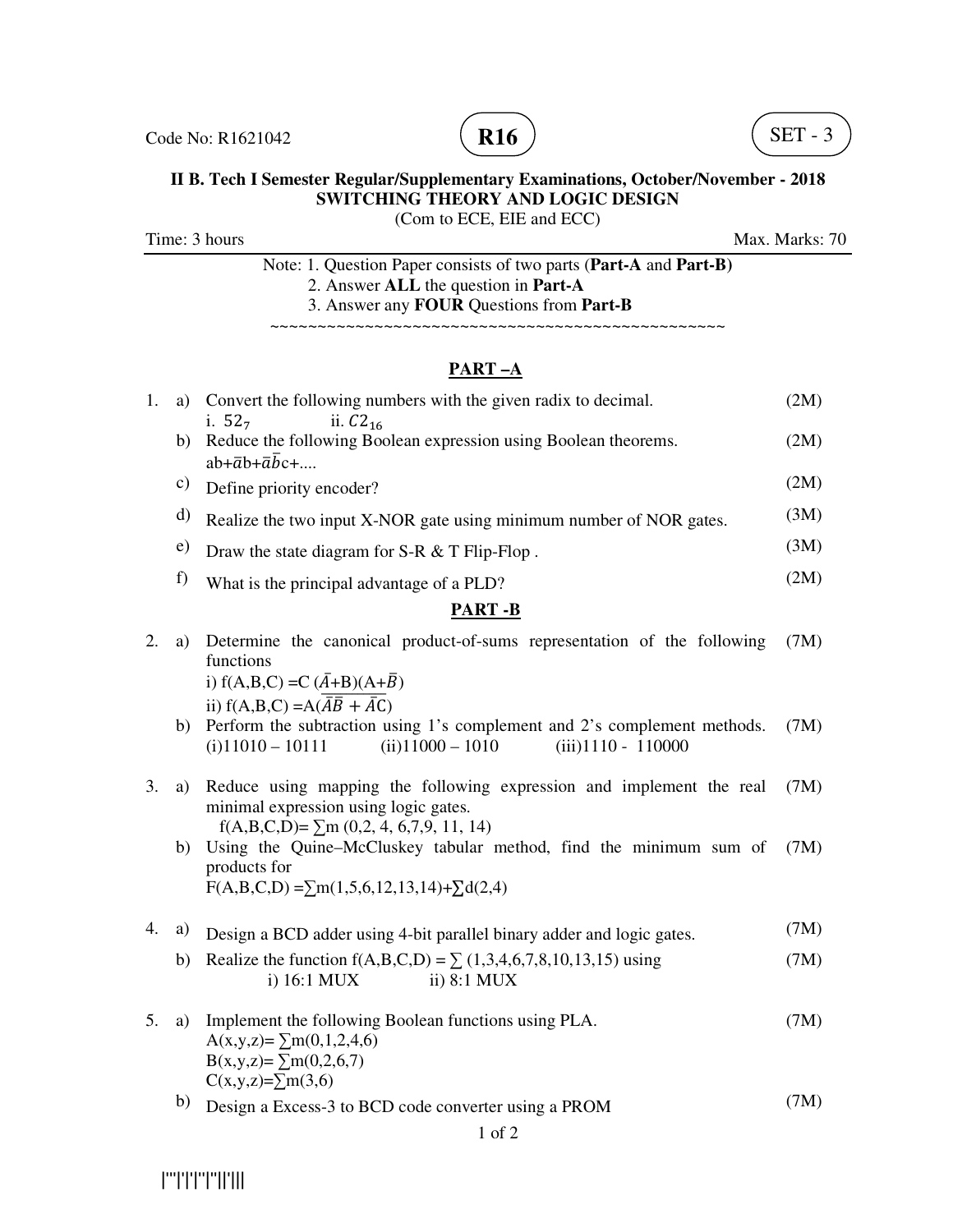

- 6. a) Design a SR flip flop using AND gates and NOR gates. Explain the operation of the SR flip flop with the help of characteristic table and characteristic equation (7M)
	- b) Explain the operation of 4-stage twisted ring counter with circuit diagram and timing diagram. (7M)
- 7. a) Draw the diagram of Mealy type FSM for serial adder (7M)
	- b) Convert the following Mealy machine into a corresponding Moore Machine (7M)

| PS | NS,Z  |       |
|----|-------|-------|
|    | $X=0$ | $X=1$ |
| A  | C,0   | B,0   |
| B  | A.1   | D,0   |
| C  | B,1   | A,1   |
| Ð  | D.1   | C.O   |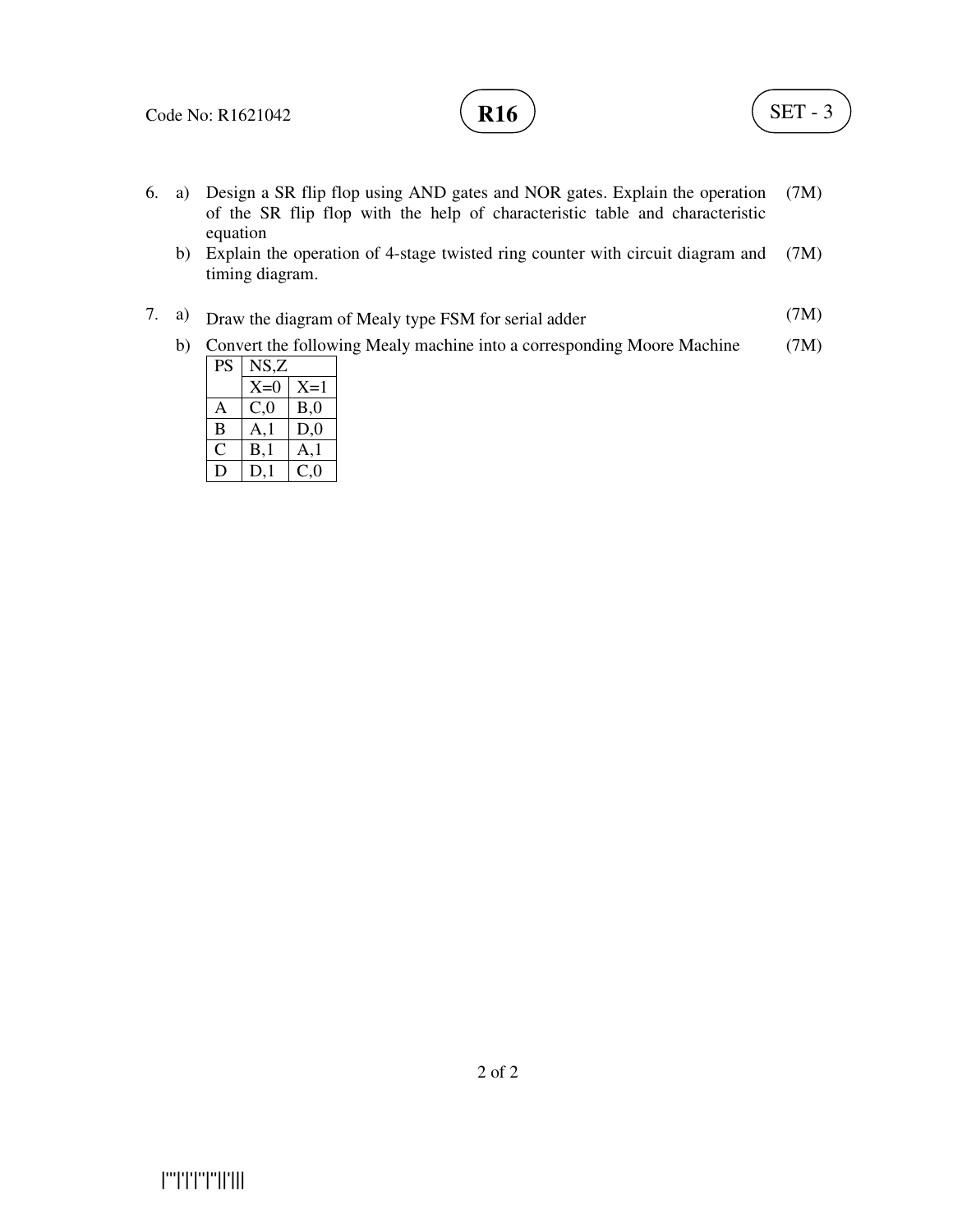



(Com to ECE, EIE and ECC)

Time: 3 hours Max. Marks: 70

Note: 1. Question Paper consists of two parts (**Part-A** and **Part-B)** 2. Answer **ALL** the question in **Part-A** 3. Answer any **FOUR** Questions from **Part-B**

~~~~~~~~~~~~~~~~~~~~~~~~~~~~~~~~~~~~~~~~~~~~~~~~

# **PART –A**

| 1. | a)            | Convert the following numbers with the given radix to decimal.<br>i. $738$<br>ii. $A4_{16}$                                                                            | (2M) |
|----|---------------|------------------------------------------------------------------------------------------------------------------------------------------------------------------------|------|
|    | b)            | Reduce the following Boolean expression using Boolean theorems.<br>$xy+\overline{y} \ \overline{z}+wx\overline{z}$                                                     | (3M) |
|    | $\mathbf{c})$ | Realize Full subtractour using Half subtractors and logic gate                                                                                                         | (3M) |
|    | d)            | Realize the two input X-OR gate using minimum number of NAND gates.                                                                                                    | (2M) |
|    | e)            | Write the characteristic equations for S-R Flip-flop $&$ T Flip-Flop.                                                                                                  | (2M) |
|    | f)            | What is meant by self correcting counters?.                                                                                                                            | (2M) |
|    |               | <b>PART-B</b>                                                                                                                                                          |      |
| 2. | a)            | How are negative numbers represented? Represent signed numbers from $+7$ to<br>-8 using different ways of representation.                                              | (7M) |
|    | b)            | What is a Gray code? Obtain a 4-bit and 3-bit gray code from a 2-bit gray code<br>by reflection. Explain its application in data converters.                           | (7M) |
| 3. | a)            | Design a combinational circuit that converts four bit gray number into binary<br>code                                                                                  | (7M) |
|    | b)            | Simplify the following using tabulation method<br>$F(A,B,C,D,E) = \sum m(0,4,12,16,19,24,27,28,29,31).$                                                                | (7M) |
| 4. | a)            | Construct the 4 bit parallel adder with look ahead carry generation.                                                                                                   | (7M) |
|    | b)            | Draw the logic diagram of a 3 to 8 line decoder with enable input and explain<br>its operation with the help of truth table.                                           | (7M) |
| 5. | a)            | Design a BCD to Excess-3 code converter using a PROM                                                                                                                   | (7M) |
|    | b)            | What is a PLD? Compare the three combinational PLDs?                                                                                                                   | (7M) |
| 6. | a)            | Design a JK flip flop using AND gates and NOR gates. Explain the operation<br>of the JK flip flop with the help of characteristic table and characteristic<br>equation | (7M) |
|    | b)            | What are the different types of registers? Explain the Parallel Input Serial<br>Output shift register                                                                  | (7M) |